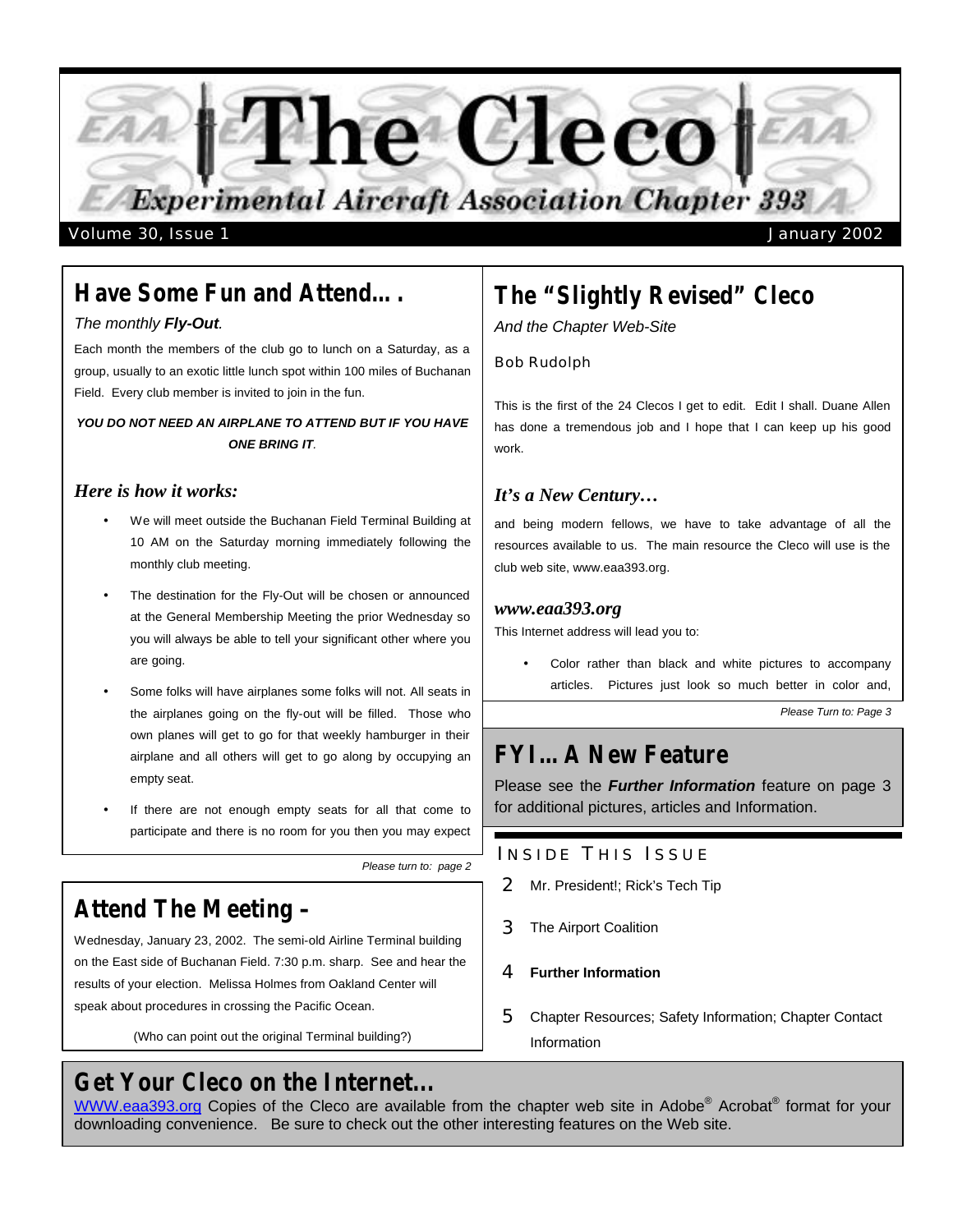*Have Some Fun and Attend …Continued from page 1*

a preferential seat the following month.

# *Meet Other Members*

This provides a great opportunity to meet and get to know the other members of the club as well as get up in the air.

# *Sharpen Your Skills*

Piloting is a social skill as well as a technical skill and this will give pilots an opportunity for practical proficiency training. Riders will remember what flying was like before they became builders.

# *Meet Other EAA Chapter Members*

Some of the Fly-Outs will be visitations to other EAA Chapters and their activities. Here's an opportunity to see, hear and participate in activities Chapter 393 may not currently offer. Cross-pollination is always good for growth.

## *Provisos*

As with all flying events the Fly-Outs are subject to weather. The numbers of empty seats limit the number of members without airplanes who are able to go on any given day. However, every effort will be made to accommodate each member who opts to participate in a Fly-Out and any member left standing at the Terminal Building will receive priority seating the next month.

# *Old Members, New Members…*

Borrowed and blue members, it doesn't matter what your category, just get to the club meeting place on Saturday following the monthly meeting, at 10 a.m. and participate in an airplane adventure.  $\blacksquare$ 

# *Chapter Name Tag*

Please wear your official nametag to the Fly-Outs and the Monthly Meetings. Your mother and wife may know who you are but the new members don't and my memory isn't so good anymore.



Technical counselor Rick Lambert has assembled builder tech tips from his experience and many published sources. You can reach Rick at 925.676.9377 to schedule your next Technical Inspection.

# *A Simple Drill Stop*

Charles H. Harrison ©Experimenter September 2000

When drilling holes in situations where it would be a problem if the drill bit continued through the material, a suitable drill stop can easily

*Please turn to: Page 4 Please turn to: Page 3*

# **Mr. President!**

## Harvard Holmes

The outgoing and remaining officers have done a great job and they will continue to provide guidance through the board meetings and other avenues. I will attempt to maintain their high level of chapter management with the new administration and to further strengthen the chapter.

# *Thank You, Louis*

I would like to add my appreciation for the delightful Christmas Party arranged by Louis Goodell. Adding to the delight is the fact that we financially broke even. However, The Greenery has let us know that its room charge will increase from the present \$300 to \$500 next year; it is not too early for suggestions for our next Holiday Party. We should have firm reservations by the end of May, so send in your suggestions now.

# *2002 Goals and Objectives*

One of my goals for the coming year is to increase opportunities for a larger number of members to get involved in setting direction and carrying out Chapter activities. One of the first steps is to find one or more members who can be our Flight Advisor, Historian and Rraffle Manager. Please let me know of suitable candidates, either yourself or someone else.

In reading through Article III. Purpose of the By Laws (reading the By Laws? sounds like the desperation of the clueless), I note that our purpose is to promote:

- recreational and sport flying
- the designing, building and restoration of aircraft
- related items.

There are several obvious, but not necessarily easy, steps to take to accomplish these purposes.

To promote recreational flying, we must provide interesting activities and promote them to both pilots and non-pilots. Our Young Eagle activities are one of the most important in this area. You can contribute even if you are not flying that day - see Pat Peters and he will provide an enjoyable task for you to do. I would like to see us fly **300 Young Eagles** this year.

Another enjoyable activity is our periodic fly-outs. See the article entitled "Have Some Fun and Attend…" on page 1 for the changed procedures on Fly-Outs. I welcome your feedback. If you need a ride, call me and I will see if I can find an empty seat - there usually is one and it's a great way to experience different airplanes.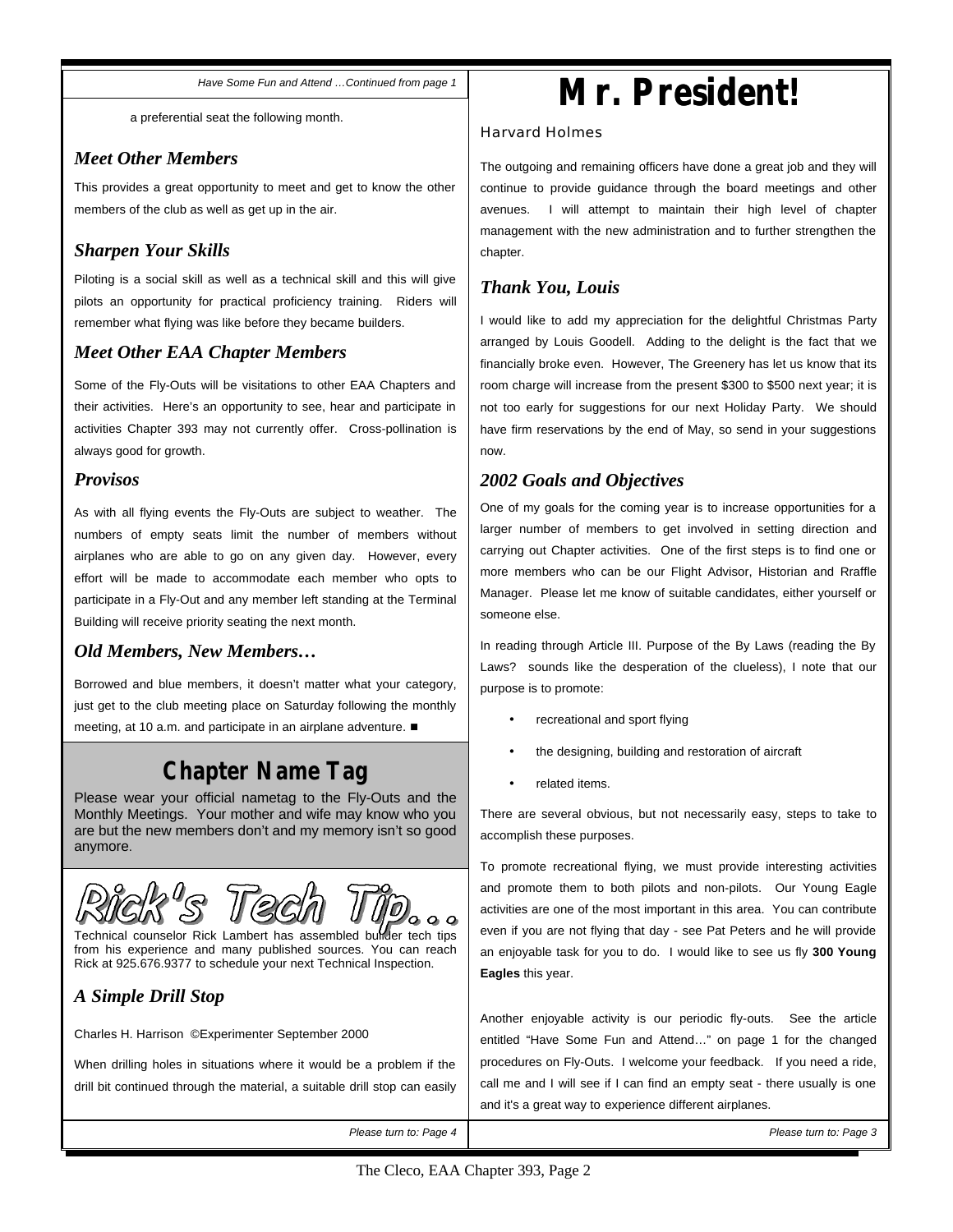### *"Slightly Revised" Cleco Continued from page 1*

frankly, they are sharper on your computer screen than in print.

- Expanded space for longer articles. Because the Internet does not require printing, folding and mailing it allows articles to contain complete text. The aforementioned pictures and graphs, charts and even sound clips can be accommodated. If a speaker has information it can be completely reproduced for all members, not just abbreviated because of space limitations.
- Copies of the Cleco will be available for download. If you misplace your Cleco you can just print up a new one.
- Articles may be linked to other resources that provide additional information, stimulate ideas, and reinforce a thesis for an author.

## *Save Some Money*

Additionally the club will save some money by limiting the number of pages that have to be mailed. Uncle Sam is telling us to use the USPS less often by authorizing a postage increase and Chapter 393 intends to show it's patriotism by saving some money!

## *Appreciate Your Help*

I sincerely appreciate the submissions I have already received from members, Thank you. But the truth is we could not accommodate most of the materials because of the printing and mailing limitations. However, we will accommodate the articles on the web site and specific directions to the articles will be included in the Cleco. That will provide better dissemination of your information to the other members.

## *Non-Members*

Please feel free to pass copies of the Cleco on to any interested person, there's nothing here that we are not anxious to share. You might ask them to attend a meeting at the same time. New members are the lifeblood of all EAA chapters.

# *Changes*

So there will be some changes. I hope they serve the chapter well and the combined Cleco/Web Site is useful, informative and entertaining.  $\blacksquare$ 

# *You're invited, Bring a Friend…*

There are several other topics that I will leave for the coming months, including ideas to facilitate aircraft construction, activities to support the airport in the political process, and ongoing development of the newsletter and web page.

## *Looking for New Members*

These activities are the key to recruiting additional members. Guests can come to any of these activities, and if they enjoy themselves, they become good prospective members. The Chapter benefits from additional members by spreading the work of planning and running events and managing the Chapter. Additional members also increase our visibility and influence in the community - a necessary consideration in the political process in which we live. New members start with guests **– I encourage each member to bring two guests to one or more Chapter events in the coming year.** 

Happy flying,

Harvard<sup>n</sup>



These articles and feature have pictures and additional information available on the club web site. Please investigate.

- 1. Bruce Seguine's Swift2 was evaluated at the CAFE Foundation. For a report and pictures please point your browser to: http://www.eaa393.org/
- 2. Ed Lester has some interesting information on the USS Indianapolis sinking. For the articles Ed forwarded please see: http://www.eaa393.org/
- 3. Informal minutes of the Board of Directors Meeting. Please see the Cleco link at http://www.eaa393.org

Chapter 393's meetings are open to the public; you don't have to be a member to attend. The meeting time is 7:30 p.m. on the 4th Wednesday of each month. The meeting location is the Buchanan Field Terminal Building on John Glenn Drive, just south of the control tower.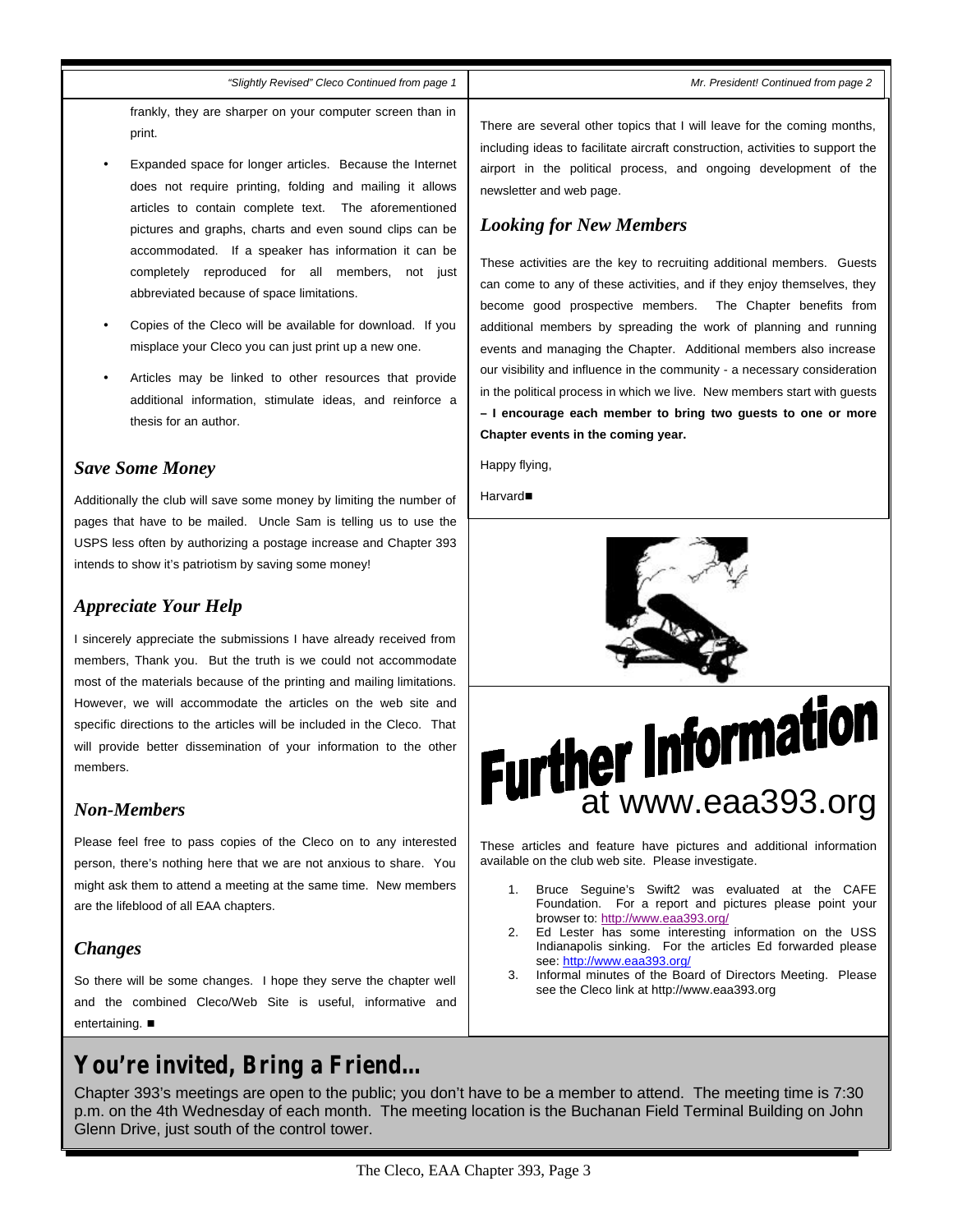# *The Airport Coalition*

## Harvard Holmes

As noted in the December Cleco, Scott Achelis and Bob Belshe were appointed by Chap. 393 to represent us to this emerging organization. Fred Egli is also a member of the coalition.

In addition to Bob, I attended this meeting. This meeting had a 10 item Agenda and there is available a Purpose Paper detailing the motivation and purpose of the coalition (support the airport); the composition of the committee; the obligations of the members; and miscellaneous organizational aspects.

Actions and Discussions

- The Purpose/Position paper was adopted.
- Hoping to get a web page up by the end of the year.
- TAC will press to get the Airport Economic Impact Study accepted.
- A Political Action Committee would be desirable…
- Airport Appreciation Day? Gone forever?
- California Pilots Association
- AOPA ASN Volunteers.

These items were discussed and the movement to save Buchanan Field from those with non-aviation agendas looks to a more organized and cohesive future.  $\blacksquare$ 

# *Chapter Events Schedule*

**Jan 23, 2002** - General Membership Meeting. Airport Terminal Building on John Glen Dr. 7:30 p.m.

**Jan 26, 2002** - Chapter Fly-Out. See article starting on the front page for details.

**February 9, 2002** Board of Directors Meeting, Airport Terminal Building 10a.m. This is not a closed or private meeting.  $\blacksquare$ 



# *The Difference between Airplanes and Women*

-Contributed by Ray Neilson

- Airplanes can kill you quickly; a women takes her time.
- Airplanes can be turned on by a flick of a switch.
- Airplanes don't get mad if you "Touch and Go".
- Airplanes don't object to preflight inspection.
- Airplanes come with manuals to explain their operation.
- Airplanes have strict weight and balance limits.
- Airplanes can be flown any time of the month.
- Airplanes don't come with in-laws.
- Airplanes don't care how many other airplanes you have flown before.
- Airplanes and Pilots both arrive at the same time.
- Airplanes don't mind if you like to look at other airplanes.
- Airplanes don't mind if you buy an airplane magazine.
- Airplanes expect to be tied down.
- Airplanes don't comment on your piloting skills.
- Airplanes don't whine unless something is really wrong.
- However, when Airplanes go quiet, just like Women, it's a bad thing.  $\blacksquare$



*Rick's Tech Tip Continued from page 2*

be fabricated from a short piece of wooden dowel. Cut the dowel to the length the drill extends from the chuck when the drill bit is fully seated in the chuck. Mark the center of the diameter of one end of the dowel. Drill the length of the dowel as closely on the centerline as possible. Remove the dowel from the drill and reverse it on the drill bit. Move the drill out of the chuck as much as necessary to expose the cutting edge of the drill bit so that it is slightly more than the combined thickness to be drilled and tighten the drill chuck firmly. Now when the drill bit finishes its hole, there won't be that lunge that normally occurs when using a drill motor freehand. The technique can also be used to drill blind holes where a depth stop or a drill press is not available.

I believe this may be an original idea, although the simplicity of the solution implies someone else may have also thought of it.

**How about making-up dowels for your most commonly used drill**  sizes and throwing them in your drill box for ready access - Rick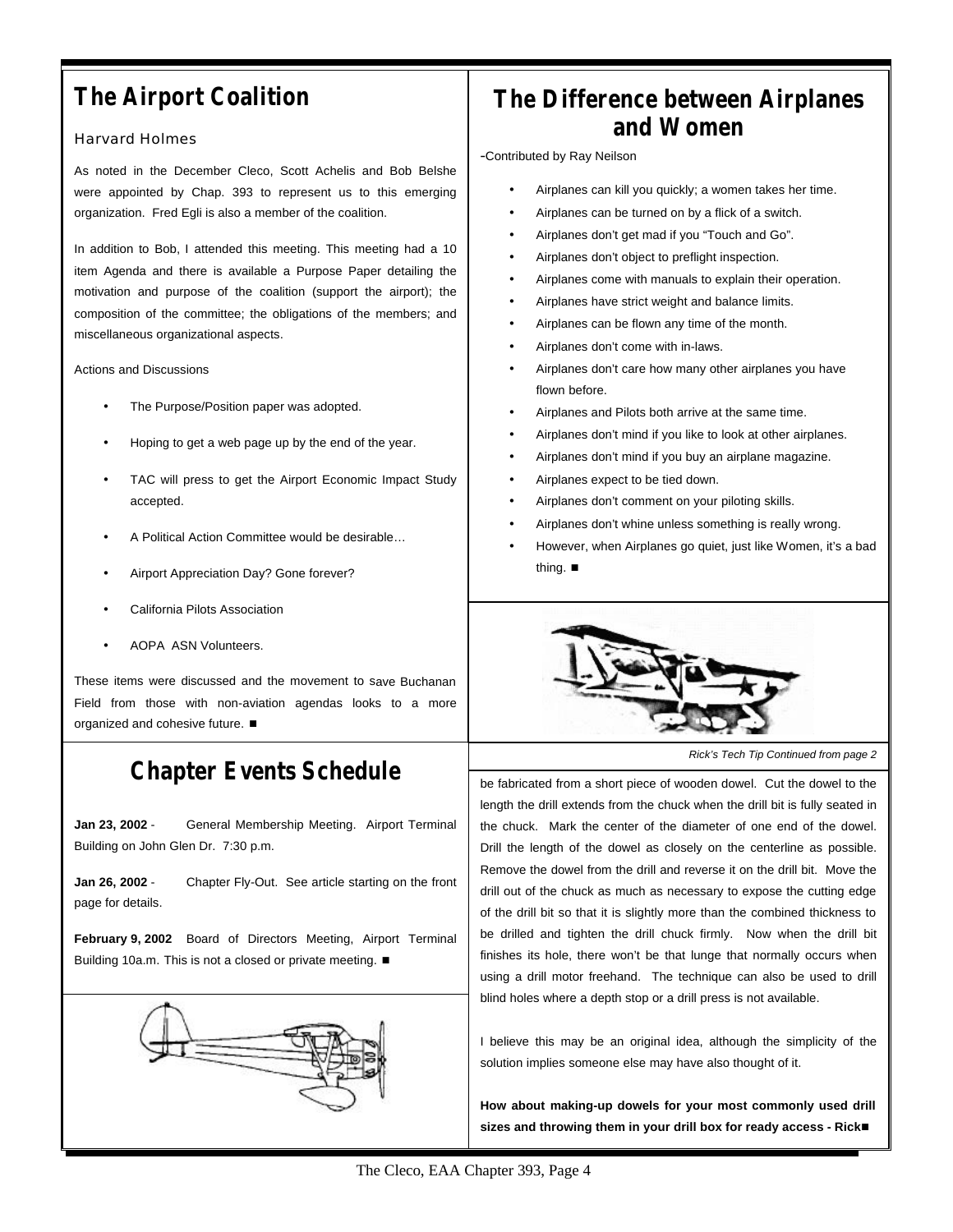# *Chapter Resources…*

are owned by the chapter for the benefit of the members. To check out a resource contact: Rick Lambert, Technical Counselor, 925.676.9377 or 925.934.5007 or rlam242714@aol.com

# Lost Tools

Chapter 393 has been around for a long time and during that time we have acquired and loaned out many tools and specialty materials. Some of those have not been returned. If you have a tool or other materials that we purchased with club money return them to Rick Lambert. There is no late charge.

# Aircraft Scales

Ruggles Aircraft Scales make it easy to compute a non-certified weight and balance for your project. Scales have a capacity of 3600 lbs. Easy to use.

# Engine Baffle Templates

CNC machined baffle template for four cylinder Lycoming cylinder head. Computer correct measurements.

# *Safety Information…*

Let's say you fly out and return to Buchanan Field after 10 p.m. If you experience an incident that would require fire/crash truck or medical emergency services you have a safety problem. The last county safety employee goes home at 10 p.m. and does not report for work again until 6 a.m.

The temporary night watchman may call 911 for you if he notices your problem, but that is not his job. Budget considerations require you to call 911 prior to an emergency between these hours.  $\blacksquare$ 





# *2002 – 2004 Chapter Officers and Chairpersons*

**Young Eagles:** Pat Peters 925.930.6447 pnpeters@aol.com

**Web Master:** Bruce Hobbs 925.757.0618 bwhobbs@aol.com

Tracy Peters 925.934-9396

**Raffle Chair** Position Open

Bob Belshe 925.376.7677 rbelshe@attbi.com

**Chapter Photographer:**

tlpeters@earthlink.com

**Membership Chair**

**President**: Harvard Holmes 510.526.5347 hhholmes@lbl.gov

**Vice President:** Guy Jones 925.757-8214

**Secretary-Treasurer:** Louis Goodell 925.682.4198 lcg2@aol.com

**Newsletter Editor:** Ed Rudolph 925.228.8179 brudolph@chlassociates.com

**Chair of the Board:** Bob Belshe 925.376.7677 rbelshe@attbi.com

**Technical Counselor:** Rick Lambert 925.676.9377 925.934.5007 rlam242714@aol.com

**Flight Advisor:** Position Open

**Chapter Historian:** Position Open

# **The Cleco**

## **Distributed through the US Postal Service or by e-Mail**

EAA Chapter 393 P. O. Box 272725 Concord, CA 94527-2725

Contributions to The Cleco, Changes of Address or Changes of e-Mail may be sent to cleco@chlassociates.com

Or Editor 123 Mt. Kennedy Dr. Martinez, CA 94553

EAA Chapter 393 publishes the Cleco monthly. While this publication carries news and notices of interest to our members, EAA Chapter 393 is not responsible for the contents or opinions of the writers, nor the endorsements of products that might be contained herein. Manuscripts and photographs submitted for publication will be handled with care, but the Editor assumes no responsibility. All contributions are subject to editing for grammar, space limitations and the editors convoluted opinions.